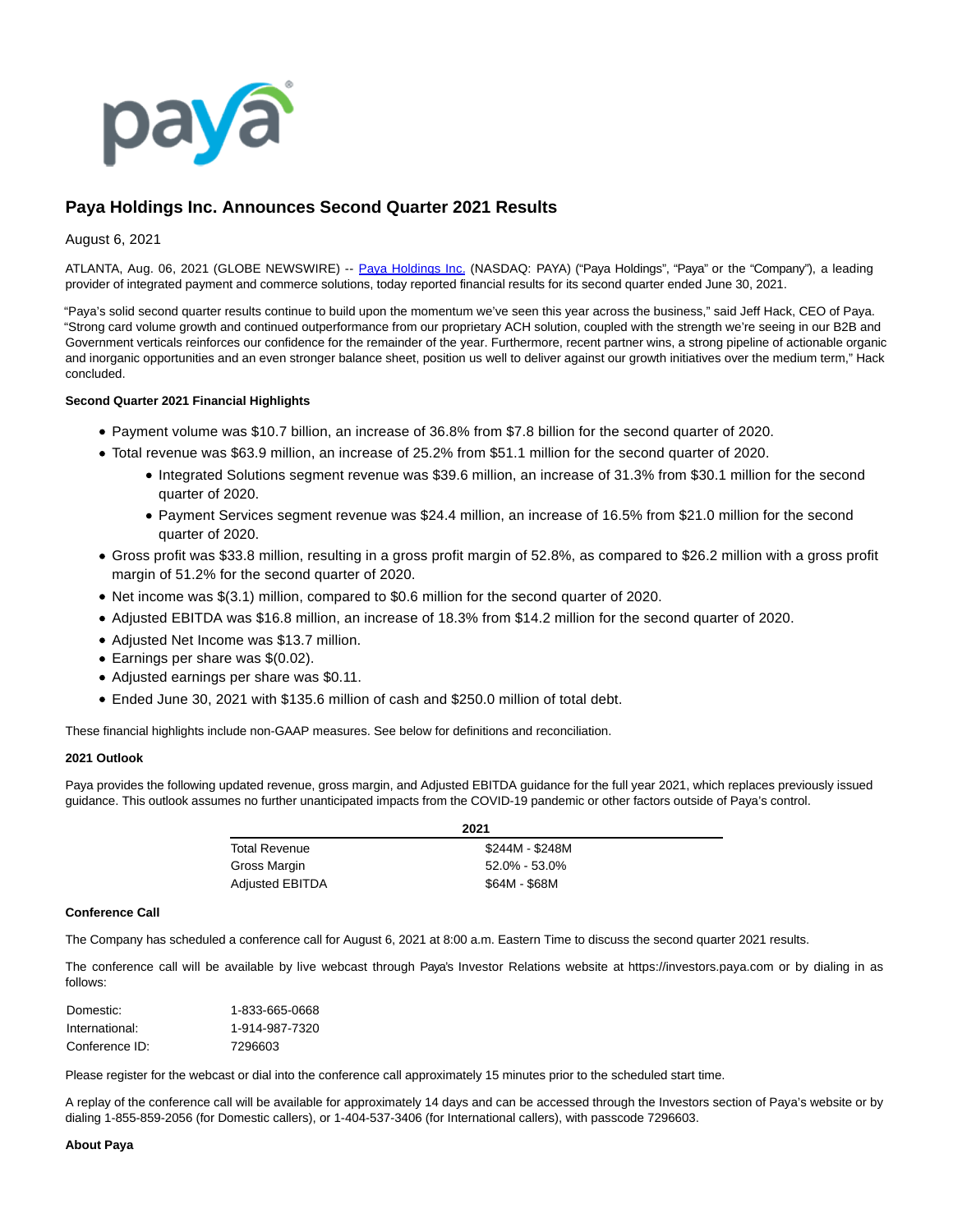[Paya](https://www.globenewswire.com/Tracker?data=cWYanI7LEaPzIq4-hsUDlFq41nCiBAeufOpozCzRUOsZ8QFBTPcSF08RypwWarGH) (NASDAQ: PAYA) is a leading provider of integrated payment and frictionless commerce solutions that help customers accept and make payments, expedite receipt of money, and increase operating efficiencies. The company processes over \$40 billion of annual payment volume across credit/debit card, ACH, and check, making it a top 20 provider of payment processing in the US. Paya serves more than 100,000 customers through over 2,000 key distribution partners focused on targeted, high growth verticals such as healthcare, education, non-profit, government, utilities, and other B2B goods and services. The business has built its foundation on offering robust integrations into front-end CRM and back-end accounting systems to enhance customer experience and workflow. Paya is headquartered in Atlanta, GA, with offices in Reston, VA, Fort Walton Beach, FL, Dayton, OH, Miamisburg, OH, Mt. Vernon, OH, Dallas, TX and Tempe, AZ.

#### **Cautionary Statement Regarding Forward Looking Statements**

Certain statements made in this press release are "forward looking statements" within the meaning of the "safe harbor" provisions of the United States Private Securities Litigation Reform Act of 1995. When used in this press release, the words "anticipate," "believe," "continue," "could," "estimate," "expect," "intend," "may," "might," "plan," "possible," "potential," "predict," "project," "should," "would," "will," "approximately," "shall" and similar expressions may identify forward-looking statements, but the absence of these words does not mean that a statement is not forward-looking. These forward-looking statements are not guarantees of future performance, conditions or results, and involve a number of known and unknown risks, uncertainties, assumptions and other important factors, many of which are outside our control, that could cause actual results or outcomes to differ materially from those discussed in the forward-looking statements. Forward-looking statements in this press release may include, for example, statements about expectations for future financial performance and business strategies.

The forward-looking statements contained in this press release are based on our current expectations and beliefs concerning future developments and their potential effects on us. You should not place undue reliance on such statements as we cannot assure you that future developments affecting us will be those that we have anticipated. These forward-looking statements involve a number of risks, uncertainties (some of which are beyond our control) or other assumptions that may cause actual results or performance to be materially different from those expressed or implied by these forward-looking statements. Should one or more of these risks or uncertainties materialize, or should any of our assumptions prove incorrect, actual results may vary in material respects from those projected in these forward-looking statements. Some factors that could cause actual results to differ include, but are not limited to: exposure to economic conditions and political risk affecting the consumer loan market and consumer and commercial spending; the impacts of the ongoing COVID-19 coronavirus pandemic and the actions taken to control or mitigate its spread (which impacts are highly uncertain and cannot be reasonably estimated or predicted at this time); competition; the ability of our business to grow and manage growth profitably; changes in applicable laws or regulations; changes in the payment processing market in which Paya competes, including with respect to its competitive landscape, technology evolution or regulatory changes; changes in the vertical markets that Paya targets; risks relating to Paya's relationships within the payment ecosystem; risk that Paya may not be able to execute its growth strategies, including identifying and executing acquisitions; risks relating to data security; changes in accounting policies applicable to Paya; the risk that Paya may not be able to develop and maintain effective internal controls and other risks and uncertainties; and other risks and uncertainties discussed in our filings with the Securities and Exchange Commission.

We undertake no obligation to update or revise any forward-looking statements, whether as a result of new information, future events or otherwise, except as may be required under applicable securities laws.

### (1) **Non-GAAP Financial Measures and Key Performance Metrics**

This press release contains historical non-GAAP financial measures and key performance metrics including Payment volume, Adjusted EBITDA, Adjusted Net Income, Segment gross profit (revenue less cost of services excluding depreciation and amortization) and Segment gross profit margin. Reconciliations of these measures to the most directly comparable GAAP financial measures are contained herein. To the extent required, statements disclosing the definitions, utility and purposes of these measures are also set forth herein.

This press release also contains Adjusted EBITDA guidance. We are unable to provide guidance for the most closely comparable GAAP measure or a reconciliation of our guidance for Adjusted EBITDA because we are unable to provide a meaningful or accurate calculation or estimation of certain reconciling items without unreasonable effort. This is due to the inherent difficulty in forecasting and quantifying certain amounts that are necessary for such reconciliation, including stock-based compensation.

We have included Payment volume, Adjusted EBITDA, Adjusted Net Income, Segment gross profit (revenue less cost of services excluding depreciation and amortization) and Segment gross profit margin, which are measurements not calculated in accordance with US GAAP, in the discussion of our financial results because they are key metrics used by management to assess financial performance.

#### Definitions:

Payment volume is defined as the total dollar amount of all payments processed by our customers through our services.

Gross profit represents revenue less cost of services excluding depreciation and amortization.

Segment gross profit represents segment revenue less cost of services excluding depreciation and amortization.

Segment gross profit margin represents segment gross profit as a percentage of total segment revenue.

Adjusted EBITDA represents earnings before interest and other expense, income taxes, depreciation, and amortization, or EBITDA, and further adjustments to EBITDA to exclude certain non-cash items and other non-recurring items that management believes are not indicative of ongoing operations to come to Adjusted EBITDA.

Adjusted Net Income represents net income (loss) adjusted to exclude amortization and certain non-cash items and other non-recurring items that management believes are not indicative of ongoing operations to come to Adjusted Net Income.

#### **Utility and Purposes:**

The Company discloses EBITDA, Adjusted EBITDA, and Adjusted Net Income because these non-GAAP measures are key measures used by its management to evaluate our business, measure its operating performance and make strategic decisions. We believe EBITDA, Adjusted EBITDA, and Adjusted Net Income are useful for investors and others in understanding and evaluating our operations results in the same manner as its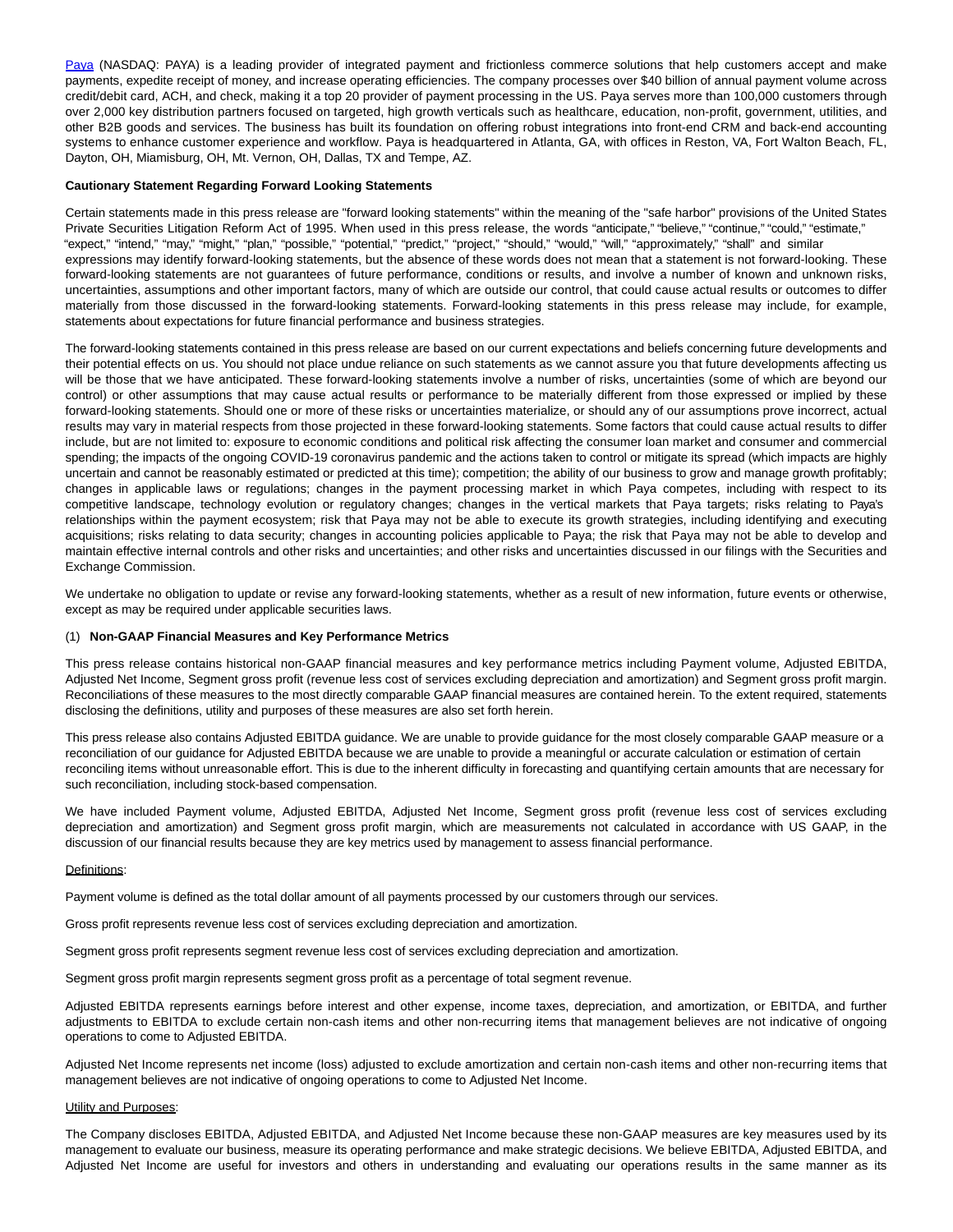management. However, EBITDA, Adjusted EBITDA, and Adjusted Net Income are not financial measures calculated in accordance with GAAP and should not be considered as a substitute for net income, income before income taxes, or any other operating performance measure calculated in accordance with GAAP. Using these non-GAAP financial measures to analyze our business would have material limitations because the calculations are based on the subjective determination of management regarding the nature and classification of events and circumstances that investors may find significant. In addition, although other companies in our industry may report measures titled EBITDA, Adjusted EBITDA, and Adjusted Net Income or similar measures, such non-GAAP financial measures may be calculated differently from how we calculate non-GAAP financial measures, which reduces their overall usefulness as comparative measures. Because of these limitations, you should consider EBITDA, Adjusted EBITDA and Adjusted Net Income alongside other financial performance measures, including net income and our other financial results presented in accordance with GAAP.

### **Investor Contact:**

Matt Humphries, CFA Head of Investor Relations [matt.humphries@paya.com](https://www.globenewswire.com/Tracker?data=Jx9Y6690S_OAV4LqUx55Bd9NyKLg89etCuqB6G2WkDavu-LWCohec69_PFBTq8CF8vMAeBvbVvGRV4jkyEB69H19P5eysFANoNUTclLywOY=)

#### **Media Contact:**

Kerry Close 212-784-5717 [kclose@groupgordon.com](https://www.globenewswire.com/Tracker?data=yxYMOo7pPDASOUNyI7boai2di8d3CkA1ikZ4H_yEGt7_Qb1F7-TFeGNwV3IiKsQyNBmWxq5fzGoc51log0pKoY-Ylk-cU0C3aWl6cPdUkVY=)

Exhibit 1

## **Paya Holdings Inc. Consolidated Statements of Income and Other Comprehensive Income (\$ in millions) (unaudited)**

|                                                             | Three Months Ended June 30, |            | Six Months Ended June 30, |             |            |  |  |
|-------------------------------------------------------------|-----------------------------|------------|---------------------------|-------------|------------|--|--|
|                                                             | 2021                        | 2020       |                           | 2021        | 2020       |  |  |
| Revenue                                                     | \$<br>63.9 \$               | 51.1       | \$                        | $119.2$ \$  | 100.2      |  |  |
| Cost of services exclusive of depreciation and amortization | (30.2)                      | (24.9)     |                           | (56.3)      | (49.4)     |  |  |
| Selling, general & administrative expenses                  | (20.8)                      | (14.1)     |                           | (37.8)      | (29.6)     |  |  |
| Depreciation and amortization                               | (7.5)                       | (6.0)      |                           | (14.5)      | (12.0)     |  |  |
| Income from operations                                      | 5.4                         | 6.1        |                           | 10.6        | 9.2        |  |  |
| Other income (expense)                                      |                             |            |                           |             |            |  |  |
| Interest expense                                            | (3.8)                       | (4.7)      |                           | (7.8)       | (9.3)      |  |  |
| Other income (expense)                                      | (8.4)                       |            |                           | (8.0)       |            |  |  |
| Total other expense                                         | (12.2)                      | (4.7)      |                           | (15.8)      | (9.3)      |  |  |
| Income (loss) before income taxes                           | (6.8)                       | 1.4        |                           | (5.2)       | (0.1)      |  |  |
| Income tax (expense) benefit                                | 3.7                         | (0.8)      |                           | 3.1         | 0.1        |  |  |
| Net income (loss)                                           | $(3.1)$ \$                  | 0.6        |                           | $(2.1)$ \$  |            |  |  |
| Weighted average common shares                              | 127,213,455                 | 54,534,022 |                           | 122,511,009 | 54,534,022 |  |  |
| Basic earnings per share                                    | \$<br>$(0.02)$ \$           | 0.01       | S                         | $(0.02)$ \$ | 0.00       |  |  |
| Diluted earnings per share                                  | \$<br>$(0.02)$ \$           | 0.01       | S                         | $(0.02)$ \$ | 0.00       |  |  |

Exhibit 2

### **Paya Holdings Inc. Condensed Consolidated Balance Sheet Data (\$ in millions) (unaudited)**

|                           | <b>June 30,</b> | December 31, |       |
|---------------------------|-----------------|--------------|-------|
|                           | 2021            |              | 2020  |
| <b>Assets</b>             |                 |              |       |
| Current assets:           |                 |              |       |
| Cash and cash equivalents | \$<br>135.6 \$  |              | 23.6  |
| Trade receivables, net    | 24.2            |              | 17.5  |
| Other current assets      | 7.1             |              | 3.2   |
| Funds held for clients    | 83.5            |              | 78.5  |
| Total current assets      | 250.4 \$        |              | 122.8 |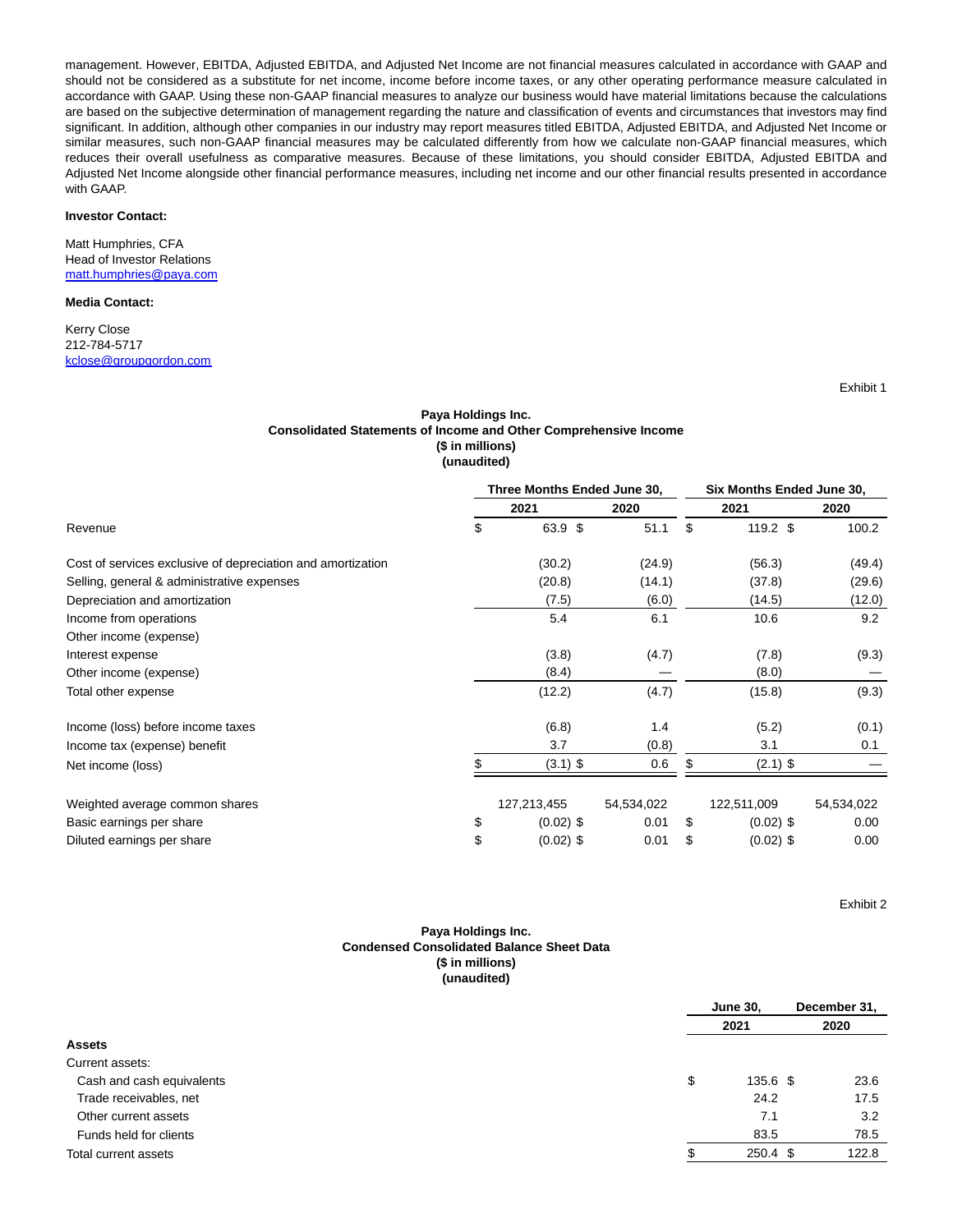| Noncurrent assets:                                          |    |            |        |
|-------------------------------------------------------------|----|------------|--------|
| Property and equipment, net and Other long-term assets      |    | 15.7       | 13.6   |
| Goodwill and Intangibles, net                               |    | 361.1      | 338.9  |
| <b>Total Assets</b>                                         | \$ | 627.2 \$   | 475.3  |
| Liabilities and stockholders' equity                        |    |            |        |
| Current liabilities:                                        |    |            |        |
| Trade payables                                              |    | 4.5        | 4.0    |
| Accrued and Other current liabilities                       |    | 16.1       | 13.5   |
| Accrued revenue share                                       |    | 9.4        | 7.5    |
| Client funds obligations                                    |    | 83.2       | 78.7   |
| <b>Total current liabilities</b>                            | \$ | $113.2$ \$ | 103.7  |
| Noncurrent liabilities:                                     |    |            |        |
| Deferred tax liability, net and Other long-term liabilities |    | 31.5       | 35.4   |
| Long-term debt                                              |    | 242.7      | 220.2  |
| <b>Total liabilities</b>                                    | \$ | 387.4 \$   | 359.3  |
| <b>Stockholders' Equity:</b>                                |    |            |        |
| Additional Paid-in-Capital                                  |    | 255.3      | 129.4  |
| Accumulated deficit                                         |    | (15.5)     | (13.4) |
| <b>Total stockholders' equity</b>                           |    | 239.8      | 116.0  |
| Total liabilities and stockholders' equity                  | S  | 627.2 \$   | 475.3  |
|                                                             |    |            |        |

Exhibit 3

### **Paya Holdings Inc. Condensed Consolidated Cash Flow Data (\$ in millions) (unaudited)**

|                                                                                                                                                                                                                                                     | <b>Six Months</b><br>Ended June 30, | <b>Six Months</b><br>Ended June 30, |  |  |
|-----------------------------------------------------------------------------------------------------------------------------------------------------------------------------------------------------------------------------------------------------|-------------------------------------|-------------------------------------|--|--|
| Depreciation & amortization expense<br>Deferred taxes<br>Other non-cash items<br>Changes in operating assets and liabilities<br>Purchases of property and equipment<br>Purchases of customer lists<br>Acquisition of business, net of cash received | 2021                                | 2020                                |  |  |
| Cash and cash equivalents, beginning of period                                                                                                                                                                                                      | \$<br>23.6                          | \$<br>26.0                          |  |  |
| <b>CASH FLOW FROM OPERATING ACTIVITIES</b>                                                                                                                                                                                                          |                                     |                                     |  |  |
| Net income, (loss)                                                                                                                                                                                                                                  | (2.1)                               | (0.1)                               |  |  |
| Adjustments                                                                                                                                                                                                                                         |                                     |                                     |  |  |
|                                                                                                                                                                                                                                                     | 14.6                                | 12.0                                |  |  |
|                                                                                                                                                                                                                                                     | (3.4)                               | 0.1                                 |  |  |
|                                                                                                                                                                                                                                                     | 8.4                                 | 2.1                                 |  |  |
|                                                                                                                                                                                                                                                     | (6.6)                               | (10.9)                              |  |  |
| NET CASH PROVIDED BY (USED IN) OPERATING ACTIVITIES                                                                                                                                                                                                 | 10.9                                | 3.2                                 |  |  |
| <b>CASH FLOWS FROM INVESTING ACTIVITIES</b>                                                                                                                                                                                                         |                                     |                                     |  |  |
|                                                                                                                                                                                                                                                     | (3.6)                               | (2.4)                               |  |  |
|                                                                                                                                                                                                                                                     | (8.7)                               | (0.1)                               |  |  |
|                                                                                                                                                                                                                                                     | (18.3)                              |                                     |  |  |
| <b>NET CASH (USED IN) INVESTING ACTIVITIES</b>                                                                                                                                                                                                      | (30.6)                              | (2.5)                               |  |  |
| <b>CASH FLOWS FROM FINANCING ACTIVITIES</b>                                                                                                                                                                                                         |                                     |                                     |  |  |
| Other financing activities                                                                                                                                                                                                                          | 131.7                               | (1.8)                               |  |  |
| <b>NET CASH PROVIDED BY (USED IN) FINANCING ACTIVITIES</b>                                                                                                                                                                                          | 131.7                               | (1.8)                               |  |  |
| Net change in cash and cash equivalents                                                                                                                                                                                                             | 112.0                               | (1.1)                               |  |  |
| Cash and cash equivalents, end of period                                                                                                                                                                                                            | 135.6<br>\$                         | \$<br>24.9                          |  |  |
|                                                                                                                                                                                                                                                     |                                     |                                     |  |  |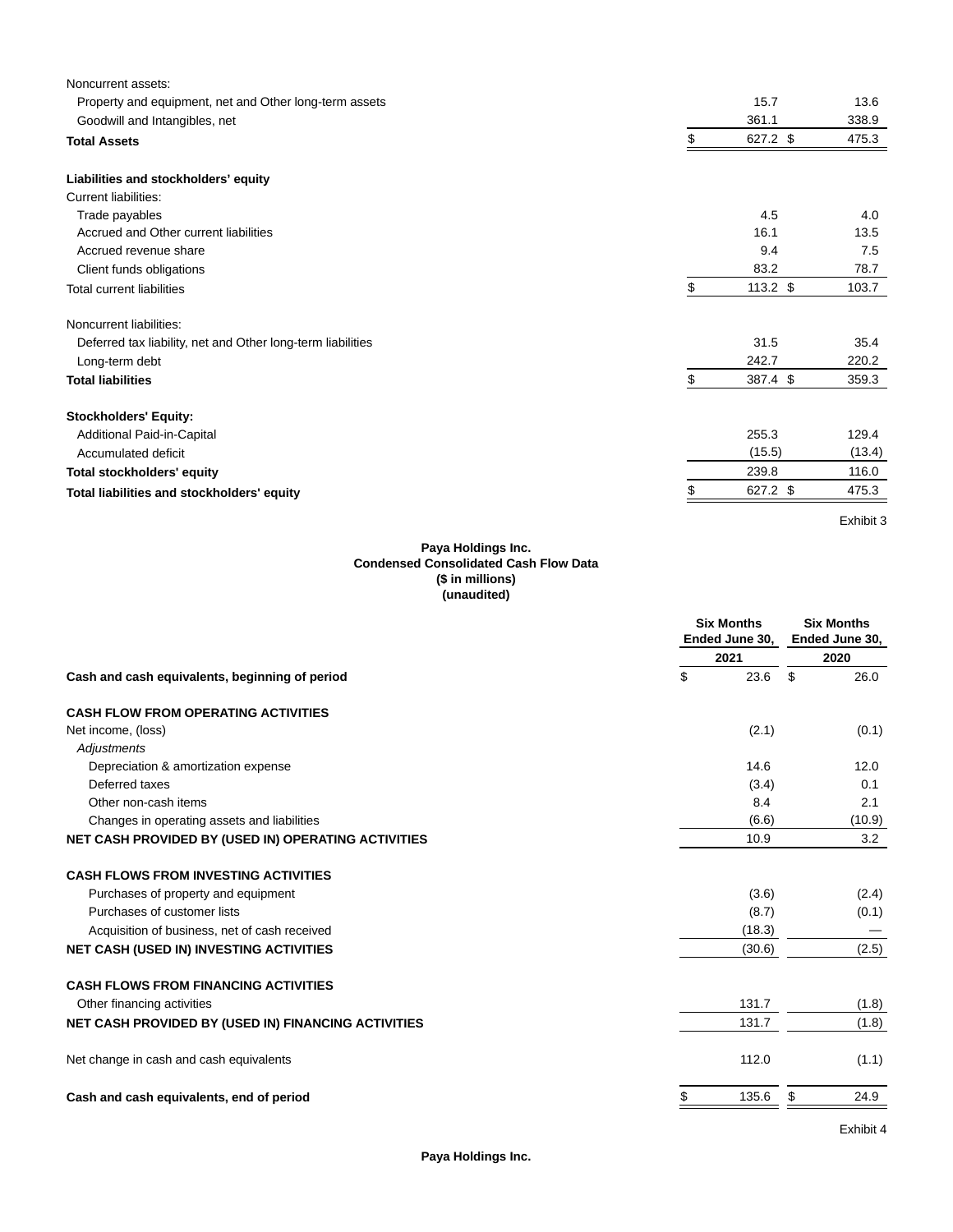### **Segment revenue, gross profit (revenue less cost of services excluding depreciation and amortization), gross profit margin (\$ in millions) (unaudited)**

|                             | Three Months Ended June 30, |  | Change         |      |        |        |  |
|-----------------------------|-----------------------------|--|----------------|------|--------|--------|--|
|                             | 2021                        |  | 2020           |      | Amount | %      |  |
| <b>Integrated Solutions</b> |                             |  |                |      |        |        |  |
| Segment revenue             | \$<br>$39.6$ \$             |  | 30.1           | - \$ | 9.5    | 31.3 % |  |
| Segment gross profit        | \$<br>$21.2 \quad$ \$       |  | 16.3           | - \$ | 4.9    | 29.7 % |  |
| Segment gross profit margin | 53.5%                       |  | 54.1%          |      |        |        |  |
| <b>Payment Services</b>     |                             |  |                |      |        |        |  |
| Segment revenue             | \$<br>$24.4$ \$             |  | $21.0\quad$ \$ |      | 3.4    | 16.5 % |  |
| Segment gross profit        | \$<br>$12.7$ \$             |  | 9.9            | - \$ | 2.8    | 28.0 % |  |
| Segment gross profit margin | 52.0%                       |  | 47.1%          |      |        |        |  |

|                             | Six Months Ended June 30, |      |       |      | Change |        |  |
|-----------------------------|---------------------------|------|-------|------|--------|--------|--|
|                             | 2021                      |      | 2020  |      | Amount | %      |  |
| <b>Integrated Solutions</b> |                           |      |       |      |        |        |  |
| Segment revenue             | \$<br>$72.5$ \$           |      | 59.5  | - \$ | 13.0   | 21.7 % |  |
| Segment gross profit        | \$<br>39.4                | - \$ | 31.8  | - \$ | 7.6    | 23.8 % |  |
| Segment gross profit margin | 54.3%                     |      | 53.4% |      |        |        |  |
| <b>Payment Services</b>     |                           |      |       |      |        |        |  |
| Segment revenue             | \$<br>46.8 \$             |      | 40.7  | - \$ | 6.1    | 14.9 % |  |
| Segment gross profit        | \$<br>$23.6\quad$         |      | 19.0  | - \$ | 4.6    | 24.2%  |  |
| Segment gross profit margin | 50.4%                     |      | 46.7% |      |        |        |  |

Exhibit 5

## **Paya Holdings Inc. Reconciliation of Net income (loss) to EBITDA and Adjusted EBITDA (\$ in millions) (unaudited)**

|                                        | Three Months Ended June 30, |    |       |    | Six Months Ended June 30, |    |        |  |  |
|----------------------------------------|-----------------------------|----|-------|----|---------------------------|----|--------|--|--|
|                                        | 2021                        |    | 2020  |    | 2021                      |    | 2020   |  |  |
| Net income (loss)                      | \$<br>(3.1)                 | \$ | 0.6   | \$ | (2.1)                     | \$ |        |  |  |
| Depreciation & amortization            | 7.5                         |    | 6.0   |    | 14.5                      |    | 12.0   |  |  |
| Income tax expense (benefit)           | (3.7)                       |    | 0.8   |    | (3.1)                     |    | (0.1)  |  |  |
| Interest and other expense(a)          | 12.2                        |    | 4.7   |    | 15.8                      |    | 9.3    |  |  |
| <b>EBITDA</b>                          | 12.9                        |    | 12.1  |    | 25.1                      |    | 21.2   |  |  |
| Transaction-related expenses(b)        | 0.7                         |    | 0.4   |    | 1.5                       |    | 0.4    |  |  |
| Stock based compensation(c)            | 0.9                         |    | 0.3   |    | 1.6                       |    | 0.7    |  |  |
| Restructuring costs(d)                 | 0.8                         |    | 0.6   |    | 1.0                       |    | 1.2    |  |  |
| Discontinued service costs(e)          |                             |    |       |    | 0.2                       |    |        |  |  |
| Management fees and expenses(f)        |                             |    | 0.4   |    |                           |    | 0.6    |  |  |
| Business combination costs(g)          | 0.3                         |    |       |    | 0.6                       |    |        |  |  |
| Contingent non-income tax liability(h) | 0.8                         |    |       |    | 0.8                       |    |        |  |  |
| Other costs(i)                         | 0.4                         |    | 0.4   |    | 0.8                       |    | 0.7    |  |  |
| Total adjustments                      | 3.9                         |    | 2.1   |    | 6.5                       |    | 3.6    |  |  |
| <b>Adjusted EBITDA</b>                 | 16.8                        | \$ | 14.2  | \$ | 31.6                      | \$ | 24.8   |  |  |
| Adjusted EBITDA Margin                 | 26.3 %                      |    | 27.8% |    | 26.5 %                    |    | 24.7 % |  |  |

## **Reconciliation of Net income (loss) to EBITDA and Adjusted EBITDA Definitions**

(a) Represents ordinary interest expense as well as one-time fees including the write-off of debt issuance costs and an early termination penalty. (b) Represents professional service fees related to mergers and acquisitions such as legal fees, consulting fees, accounting advisory fees, and other costs.

(c) Represents non-cash charges associated with stock-based compensation expense, which has been, and will continue to be for the foreseeable future, a significant recurring expense in our business and an important part of our compensation strategy.

(d) Costs associated with restructuring plans designed to streamline operations and reduce costs including costs associated with the relocation of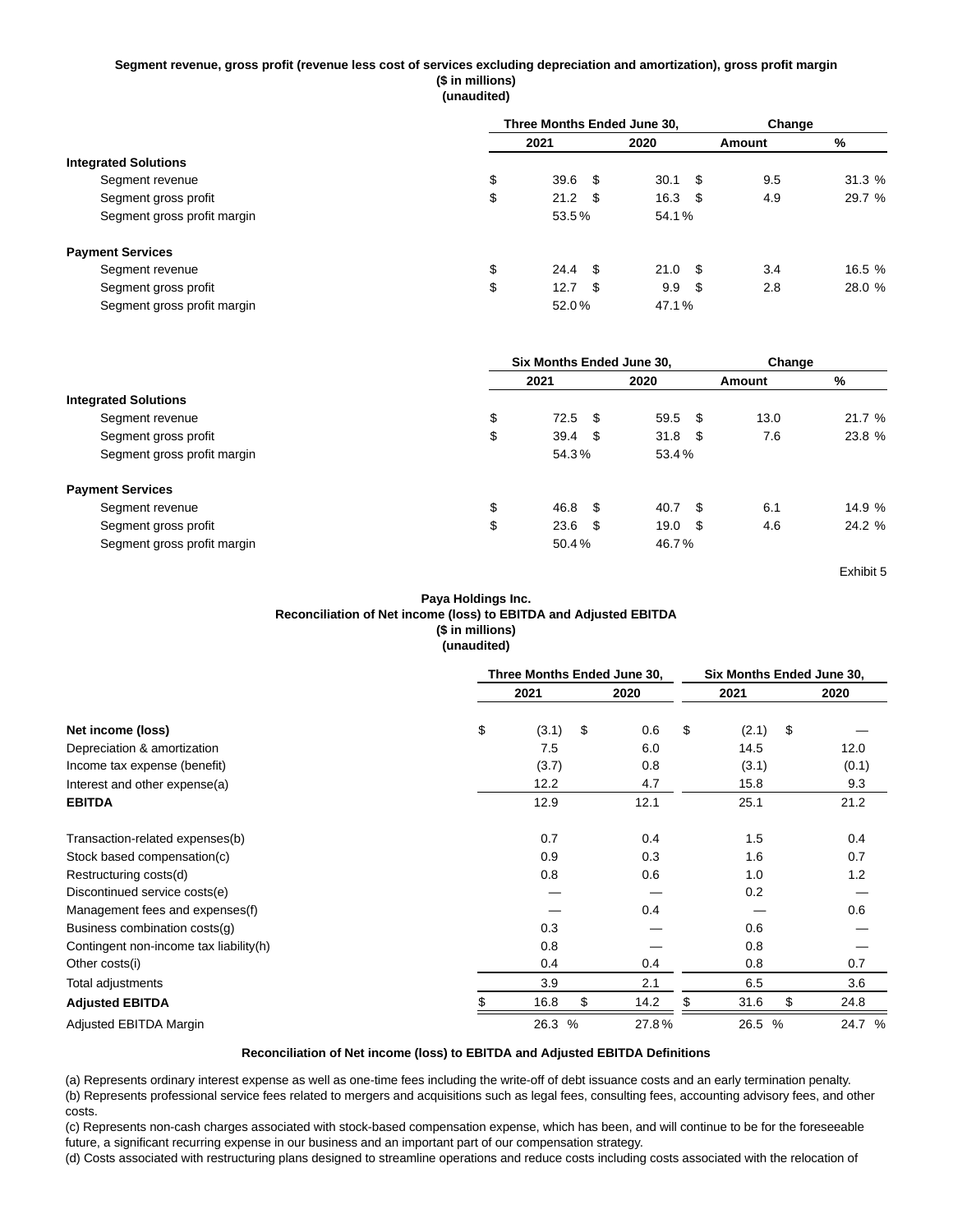headquarters from Reston, VA to Atlanta, GA, certain staff restructuring charges, including severance, and acquisition related restructuring charges in connection with the Paragon transaction.

(e) Represents costs incurred to retire certain tools, applications and services that are no longer in use.

(f) Represents advisory fees that we will not be required to pay going forward.

(g) Represents business combination costs.

(h) Represents non recurring contingent non-income tax liability.

(i) Represents non-operational gains or losses, non-standard project expense, non-operational legal expense and legal debt refinancing expense.

Exhibit 6

## **Paya Holdings Inc. Reconciliation of Net income (loss) to Adjusted Net Income (\$ in millions) (unaudited)**

|                                                  | Three Months Ended June 30, |  |            |               | Six Months Ended June 30, |            |  |  |
|--------------------------------------------------|-----------------------------|--|------------|---------------|---------------------------|------------|--|--|
|                                                  | 2021                        |  | 2020       |               | 2021                      | 2020       |  |  |
| Net income (loss)                                | \$<br>$(3.1)$ \$            |  | 0.6        | $\sqrt[3]{2}$ | $(2.1)$ \$                |            |  |  |
| Amortization add back                            | 6.4                         |  | 5.1        |               | 12.4                      | 10.1       |  |  |
| Loss on debt extinguishment(a)                   | 8.5                         |  |            |               | 8.5                       |            |  |  |
| Transaction-related expenses(b)                  | 0.7                         |  | 0.4        |               | 1.5                       | 0.4        |  |  |
| Stock based compensation(c)                      | 0.9                         |  | 0.3        |               | 1.6                       | 0.7        |  |  |
| Restructuring costs(d)                           | 0.8                         |  | 0.6        |               | 1.0                       | 1.2        |  |  |
| Discontinued service costs(e)                    |                             |  |            |               | 0.2                       |            |  |  |
| Management fees and expenses(f)                  |                             |  | 0.4        |               |                           | 0.6        |  |  |
| Business combination costs(g)                    | 0.3                         |  |            |               | 0.6                       |            |  |  |
| Contingent non-income tax liability(h)           | 0.8                         |  |            |               | 0.8                       |            |  |  |
| Other costs(i)                                   | 0.4                         |  | 0.4        |               | 0.8                       | 0.7        |  |  |
| Total adjustments                                | \$<br>18.8 \$               |  | 7.2        | \$            | $27.4$ \$                 | 13.7       |  |  |
| Tax effect of adjustments(j)                     | (2.0)                       |  |            |               | (2.4)                     |            |  |  |
| <b>Adjusted Net Income</b>                       | 13.7 <sup>°</sup>           |  | 7.8        | \$            | $22.9$ \$                 | 13.7       |  |  |
|                                                  | \$                          |  | 7.8        | \$            | 22.9 <sup>5</sup>         |            |  |  |
| Adjusted Net Income                              | 13.7 <sup>°</sup>           |  |            |               |                           | 13.7       |  |  |
| Weighted average common shares assuming dilution | 127,213,455                 |  | 54,534,022 |               | 122,511,009               | 54,534,022 |  |  |
| <b>Adjusted EPS</b>                              | \$<br>$0.11$ \$             |  | 0.14       | \$            | $0.19$ \$                 | 0.25       |  |  |

#### **Reconciliation of Net income (loss) to Adjusted Net Income Definitions**

(a) Represents one-time debt refinancing expenses for the prepayment penalty and write-off of debt issuance costs.

(b) Represents professional service fees related to mergers and acquisitions such as legal fees, consulting fees, accounting advisory fees, and other costs.

(c) Represents non-cash charges associated with stock-based compensation expense, which has been, and will continue to be for the foreseeable future, a significant recurring expense in our business and an important part of our compensation strategy.

(d) Costs associated with restructuring plans designed to streamline operations and reduce costs including costs associated with the relocation of headquarters from Reston, VA to Atlanta, GA, certain staff restructuring charges, including severance, and acquisition related restructuring charges in connection with the Paragon transaction.

(e) Represents costs incurred to retire certain tools, applications and services that are no longer in use.

(f) Represents advisory fees that we will not be required to pay going forward.

(g) Represents business combination costs.

(h) Represents non recurring contingent non-income tax liability.

(i) Represents non-operational gains or losses, non-standard project expense, non-operational legal expense and legal debt refinancing expenses. (j) Represents pro forma income tax adjustment effect, at the anticipated blended rate, for all items expected to have a cash tax impact (i.e. items that were not originally recorded through goodwill). Any impact to the valuation allowance assessment for these adjustments has not been considered. The Company has not applied a pro forma tax adjustment in 2020 due to the different ownership structure.

Exhibit 7

## **Paya Holdings Inc. Payment Volume (\$ in millions) (unaudited)**

|          |         | Change                      |        |  |
|----------|---------|-----------------------------|--------|--|
| 2021     | 2020    | Amount                      | %      |  |
| 10.684.8 | 7,809.5 | 2,875.3                     | 36.8 % |  |
|          |         | Three Months Ended June 30. |        |  |